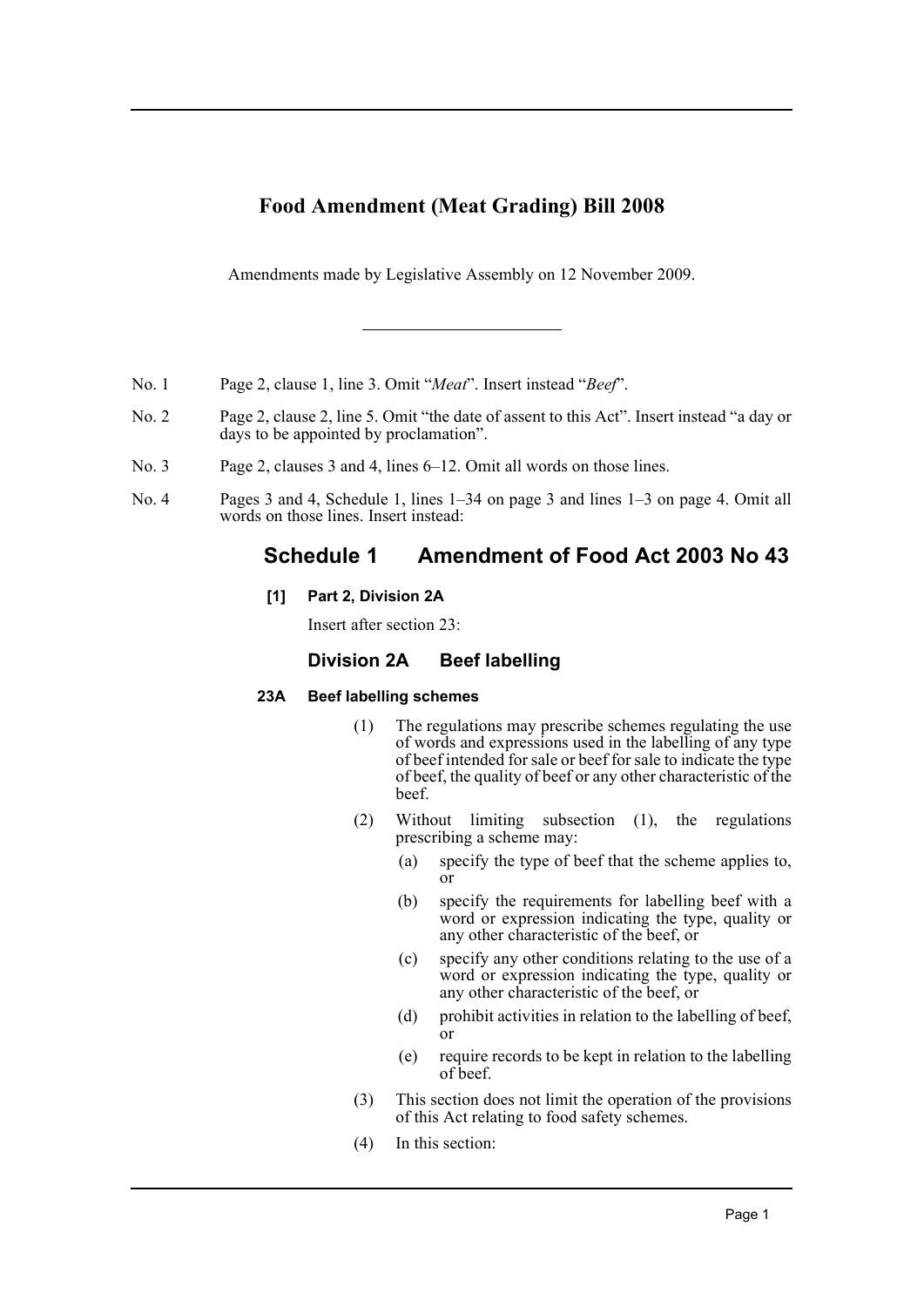*beef* means the whole or any part of the carcase of any bovine animal.

#### **23B Misleading and deceptive conduct in relation to beef**

- (1) For the purposes of section 18 (1), a person carrying on a food business is taken to have engaged in conduct that is misleading or deceptive (or is likely to mislead or deceive) in relation to the advertising, packaging or labelling of beef intended for sale, or in relation to the sale of beef, if:
	- (a) the person does not use AUS-MEAT language consistently (unless the person is complying with a scheme prescribed under section 23A), or
	- (b) the person voluntarily adopts, but does not consistently comply with, a scheme prescribed under section 23A, or
	- (c) the beef is advertised, packaged or labelled with the word "budget" and does not also include the words "low grade" or "low quality", or
	- (d) the beef is advertised, packaged or labelled with the word "manufacturing" and does not also include the words "suitable for mince only".
- (2) For the purposes of subsection (1) (a), a person does not use AUS-MEAT language consistently if:
	- (a) the person advertises, packages, labels or sells beef described by means of AUS-MEAT language, and
	- (b) other beef advertised, packaged, labelled or sold by that person is described by any other means that does not include a description by means of:
		- (i) AUS-MEAT language, or
		- (ii) a consumer descriptor.
- (3) For the purposes of subsection  $(1)$  (b), a person voluntarily adopts, but does not consistently comply with, a scheme prescribed under section 23A, if:
	- (a) the person labels any beef in accordance with a scheme prescribed under section 23A or advertises, packages or sells beef that has been labelled in accordance with such a scheme, and
	- (b) the person does not comply with that scheme in respect of all beef to which the scheme applies that is advertised, packaged, labelled or sold by that person.
- (4) This section does not limit the operation of section 18 (1).
- (5) In this section:

*AUS-MEAT language* means any words, letters or symbols (other than the words beef, steak or veal or any words indicating a cooking method) that (whether alone, in combination or together with other words, letters or symbols) are used by the AUS-MEAT manual to designate or indicate beef as belonging to a particular type, quality, classification, category, cut or grade.

*AUS-MEAT manual* means the Australian Meat Industry Classification System (Manual 1) (2009 edition) published by AUS-MEAT Limited (ACN 082 528 881) or, if a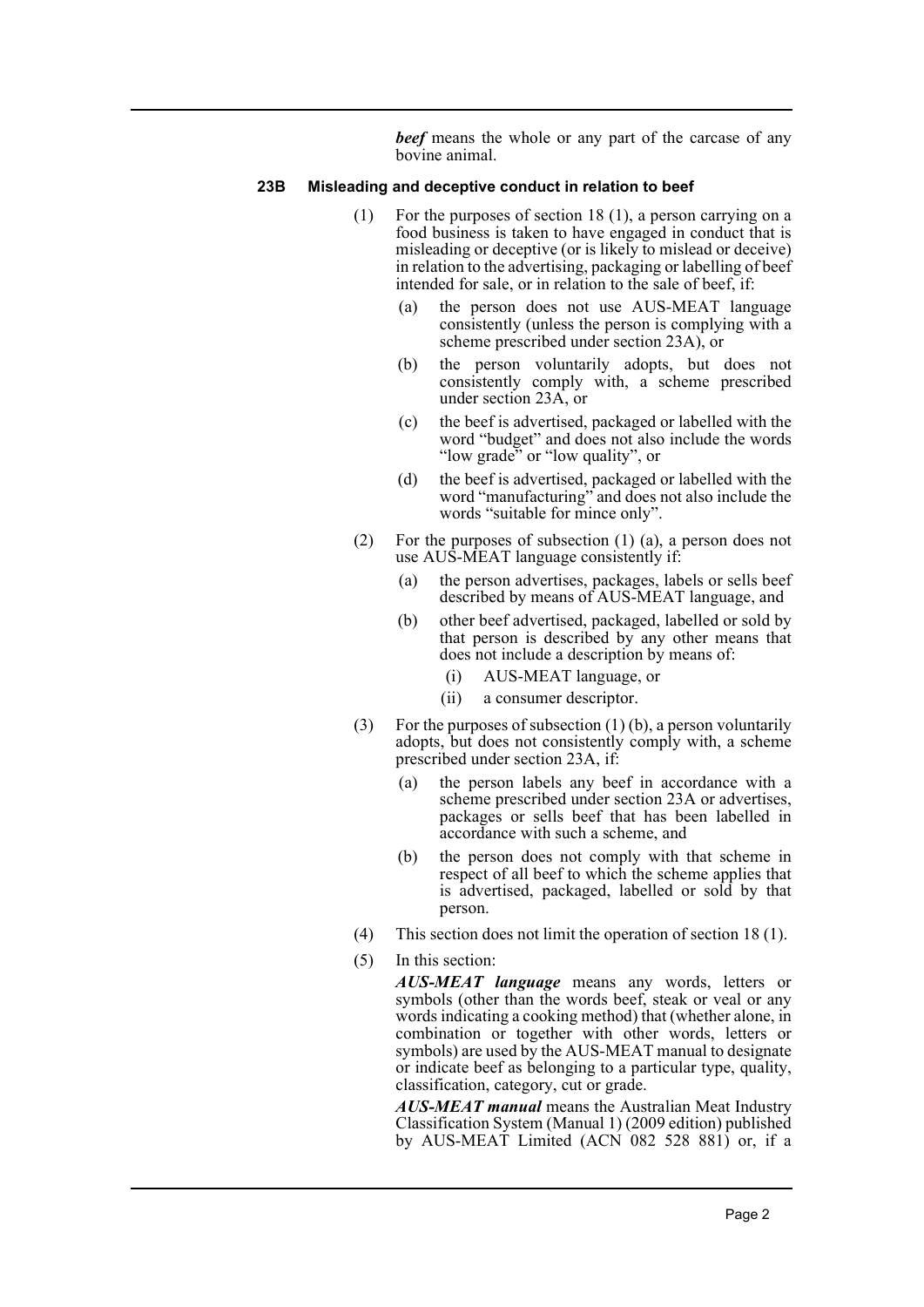replacement document is prescribed for the purposes of this definition, that document.

*beef* means the whole or any part of the carcase of any bovine animal.

*consumer descriptor* means a word or expression prescribed by the regulations that is used to describe beef that is of a cut prescribed by the regulations.

## **23C False descriptions of beef**

- (1) For the purposes of section 18 (2), beef is falsely described if:
	- (a) it is described by means of AUS-MEAT language that is referable to beef of a particular type, quality, classification, category, cut or grade and:
		- (i) it has not been assessed in accordance with the requirements of the AUS-MEAT manual, or
		- (ii) it does not comply with the standards set out in the AUS-MEAT manual, with respect to beef of that type, quality, classification, category, cut or grade, or
	- (b) it is described by means of a word or expression that is regulated in accordance with a scheme prescribed under section 23A and the description does not comply with the requirements of the scheme, or
	- (c) it is described by means of a word or expression that is prescribed for the purposes of the definition of *consumer descriptor* in section 23B and the beef cannot be described as being of the cut that is prescribed in relation to that word or expression.
- (2) This section does not limit the operation of section 18 (2).
- (3) In this section:

*AUS-MEAT language* has the same meaning as it has in section 23B.

*AUS-MEAT manual* has the same meaning as it has in section 23B.

*beef* means the whole or any part of the carcase of any bovine animal.

### **23D Exemptions for restaurants, take-away food shops and similar outlets**

- (1) Subject to subsection (2), any person selling beef that has been cooked and is intended for immediate consumption (including, but not limited to, restaurants and take-away food shops) is exempt from sections 23B and 23C.
- (2) The regulations may prescribe any persons or classes of persons in respect of which the exemption provided by this section is not to apply from the date specified in the regulations.

## **[2] Section 87A**

Insert after section 87: